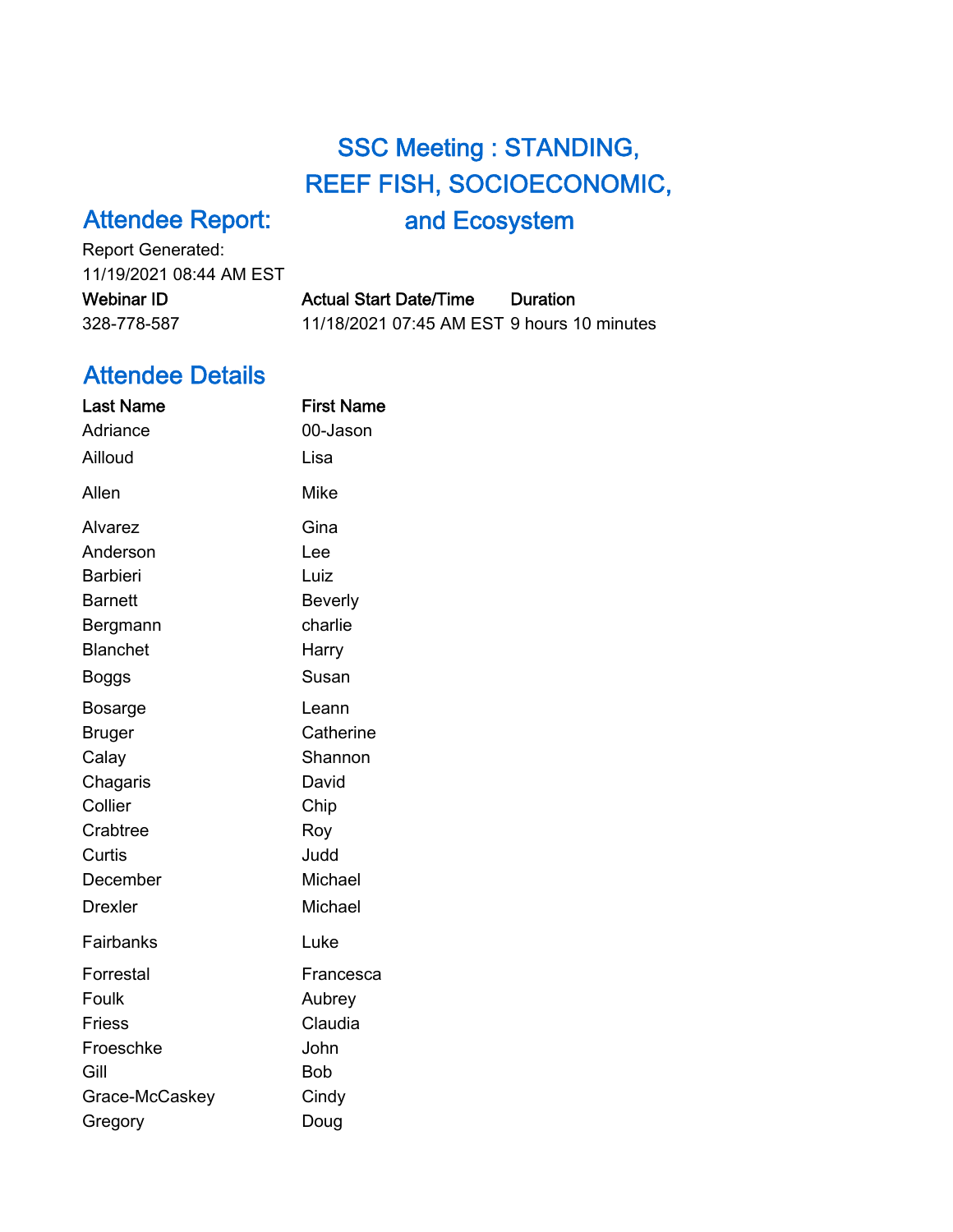| Griffith          | David          |
|-------------------|----------------|
| Hill              | Ron            |
| Hollensead        | Lisa           |
| Howington         | Kathleen       |
| Isaacs            | Jack           |
| Karnauskas        | Mandy          |
| Kilborn           | Joshua         |
| Kittle            | Christine      |
| Lasseter          | Ava            |
| Levy              | Mara           |
| Lowerre-Barbieri  | Sue            |
| Lowerre-Barbieri  | Susan          |
| М                 | т              |
| <b>Matos</b>      | Jessica        |
| <b>McClain</b>    | Dylan          |
| Menendez          | Hayden         |
| <b>Mickle</b>     | Paul           |
| Moncrief          | Trevor         |
| Neer              | Julie          |
| O'Donnell         | Kelli          |
| Papen             | Steve          |
| Patterson         | Will           |
| Pereira           | Kathy          |
| Rindone           | Ryan           |
| Rosenberg         | Ashford        |
| Sagarese          | <b>Skyler</b>  |
| Saul              | <b>Steven</b>  |
| Schiaffo          | Charlotte      |
| Schieble          | Chris          |
| Scyphers          | Steven         |
| Siegfried         | Katie          |
| Smith             | <b>Matthew</b> |
| Somerset          | Carly          |
| Spurgin           | Kali           |
| <b>Stevens</b>    | Molly          |
| <b>Streicheck</b> | 00-Andy        |
| Sweetman          | CJ             |
| Taylor            | Alexandria     |
| Tolan             | Jim            |